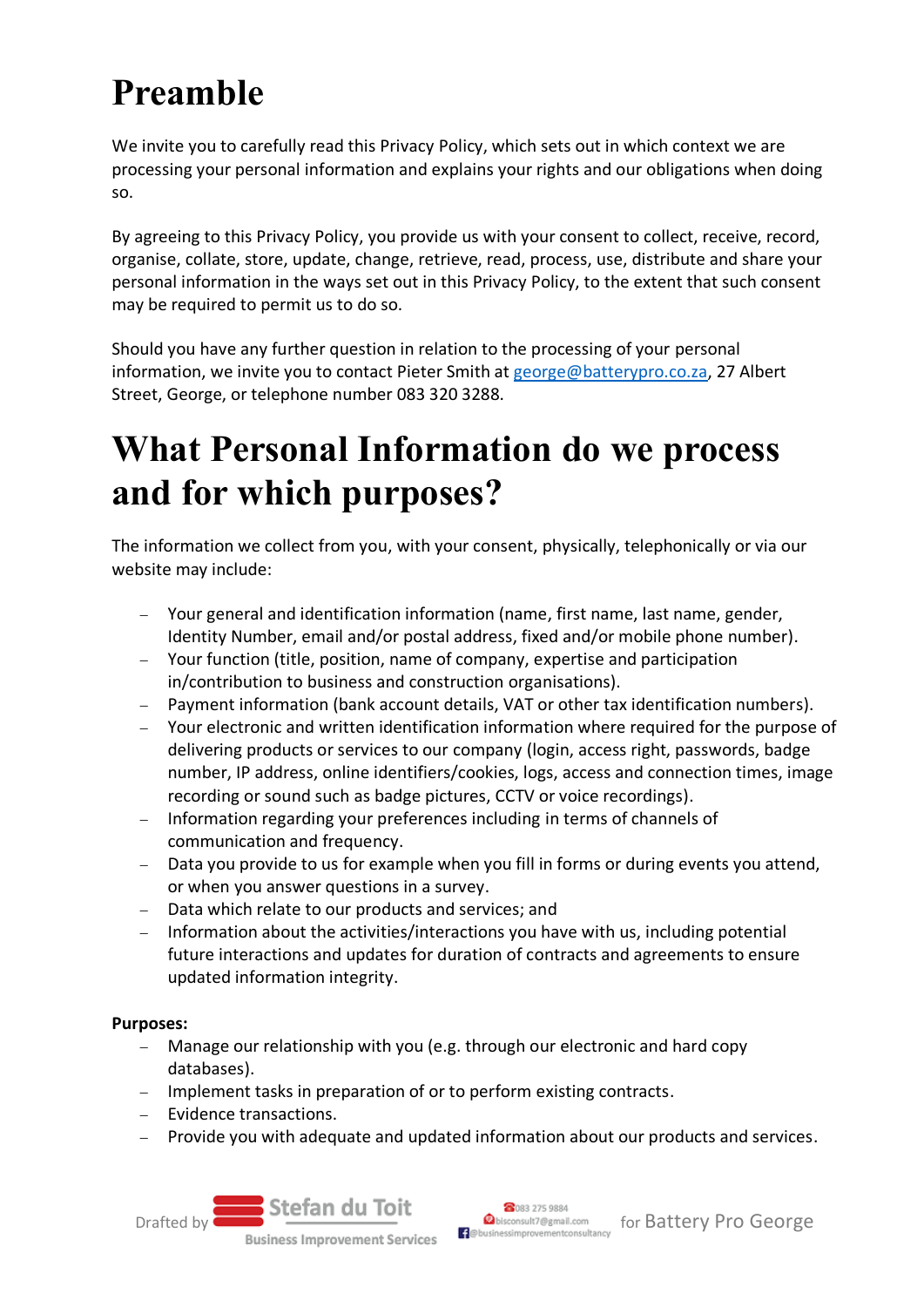- Improve the quality of our services by adapting our offering to your specific needs.
- Answer your requests and provide you with efficient support.
- − Send you communications regarding products or services that we promote.
- − Manage communications and interactions with you (e.g. through the operation of a database keeping records of interactions with professionals or managing call planning as well as call reporting and other electronic and digital interactions).
- − Track our activities (e.g. measuring interactions or sales, number of appointments/calls).
- − Invite you to events or promotional meetings sponsored by us (e.g. conferences, webinars, meetings on various digital platforms).
- − Manage our IT resources, including infrastructure management and business continuity.
- − Preserve the company's economic interests and ensure compliance and reporting (such as complying with our policies and local legal requirements, tax and deductions, managing alleged cases of misconduct or fraud, conducting audits and defending litigation).
- − Manage mergers and acquisitions involving our business.
- − Archiving and record keeping for the specified period for legal and regulated processes.
- − Billing and invoicing; and
- − Any other purposes imposed by law and authorities.

If you intend to provide us with personal information about other persons (e.g. your colleagues, family and friends), you must provide a copy of this Privacy Policy to the relevant person(s), directly or through their employer, and ensure that they provide consent to your sharing their personal information with us in terms of this Privacy Policy. Should you provide such personal information, we accept that you have prior consent from them to provide such information voluntarily.

Most of our services do not require any form of registration. However, some services may require you to voluntarily provide us with personal information as above.

We may collect and use this personal information to provide you with products, services, and customer support, to bill you for products and services you request, to market products and services which we think may be of interest to you, or to communicate with you for other purposes which are evident from the circumstances or about which we inform you when we collect your personal information (you have a right to withdraw consent in writing or electronically).

We undertake to ensure that appropriate security controls measures are implemented to protect all the information submitted.

It is expressly prohibited for any person, business, or entity to gain unauthorised access to any page on our Site or to deliver or attempt to deliver any unauthorised, damaging or malicious code thereto.

#### **Surveys**

We may ask you to complete surveys e.g., to help us improve your future interactions with us, and for marketing purposes from time to time, although you do not have to respond to them.

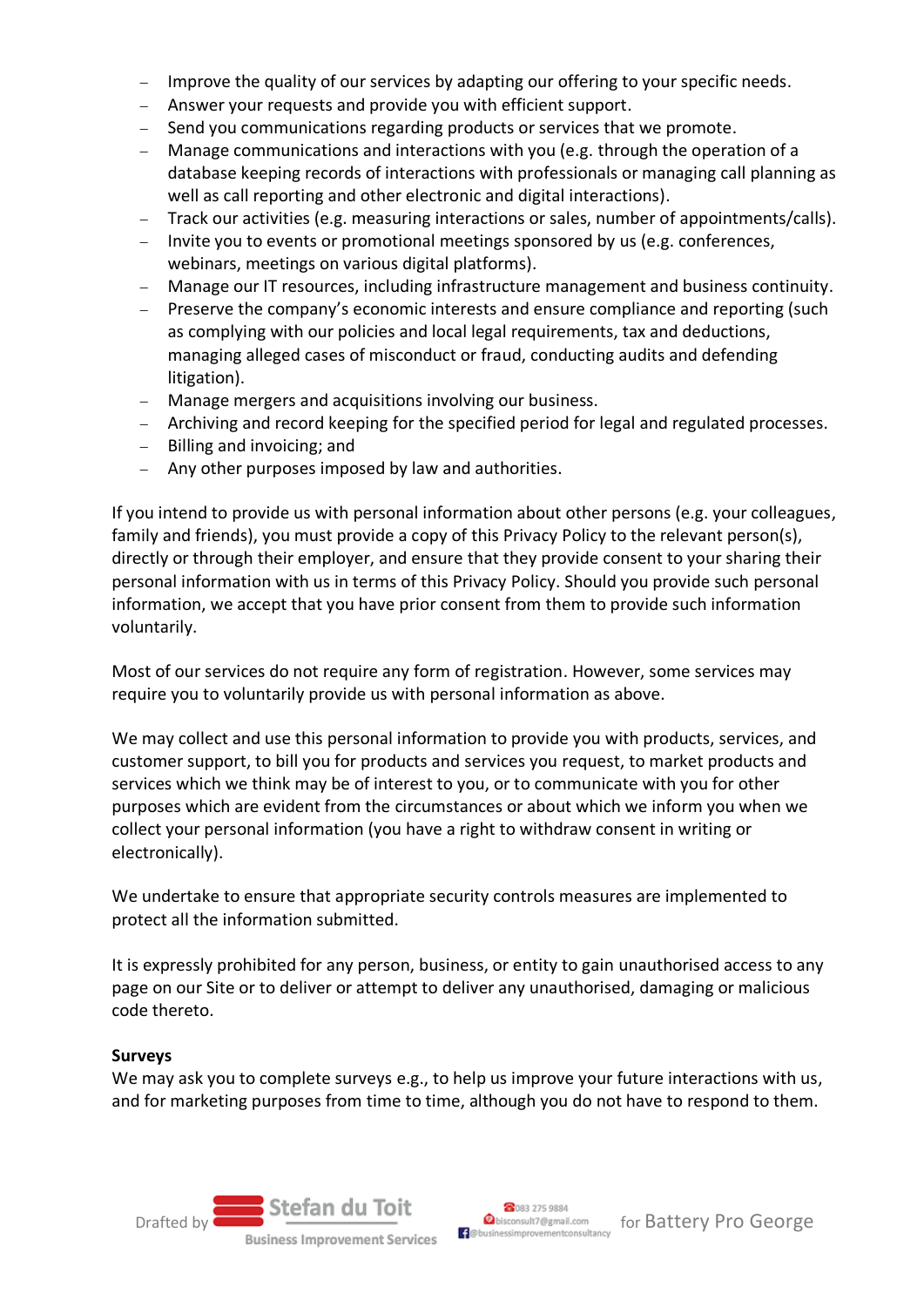## **What do we do with personal information collected from you?**

We use personal information to provide the services and products you request from Battery Pro George in connection with transactions. We may also use the information to advertise products and services, to collect and process payments and maintain accounts and records, to prevent crime and aid in the prosecution of offenders, and to administer and maintain customer records. In addition, we use this information to improve our customer services platform, prevent or detect fraud or abuses of our website and enable third parties to carry out technical, logistical, or other functions on our behalf. The Company retains the copyright in databases of personal information of our customers and website users.

We may also use your details to send you newsletters and promotions, and to conduct online surveys or surveys by telephone and other communications via email, electronic messaging services, telephone, or post. We will not engage in the practice of direct marketing by means of unsolicited electronic communications unless you are already a customer of the Company or have given your consent to such processing.

If you apply for employment at the Company, we use the personal information you supply to process your job application.

Other than as set out in this privacy policy we will not share your personal information with third parties for marketing or any other purposes without your consent unless we are required to do so by law.

### **When and to whom do we disclose your information?**

We may share your personal information with Battery Pro George's accountants, lawyers, suppliers, and business consultants only if it is warranted. We also may transfer personal information to third parties who act on our behalf, for further processing in accordance with the purpose(s) for which the data were originally collected or may otherwise be lawfully processed, such as services delivery, evaluating the usefulness of our website, marketing, advertising, data management, or technical support and legal input required.

These third parties have contracted with us to only use personal information for the agreed upon purpose, and not to sell personal information to third parties, and not to disclose it to third parties except as may be permitted by us, as required by law, or as stated in this Privacy Policy.

We may disclose your personal information to a third party if the business or a part of it and the customer information connected with it is sold, assigned, or transferred, in which case we would require the buyer, assignee or transferee to treat your personal information in accordance with this Privacy Policy.

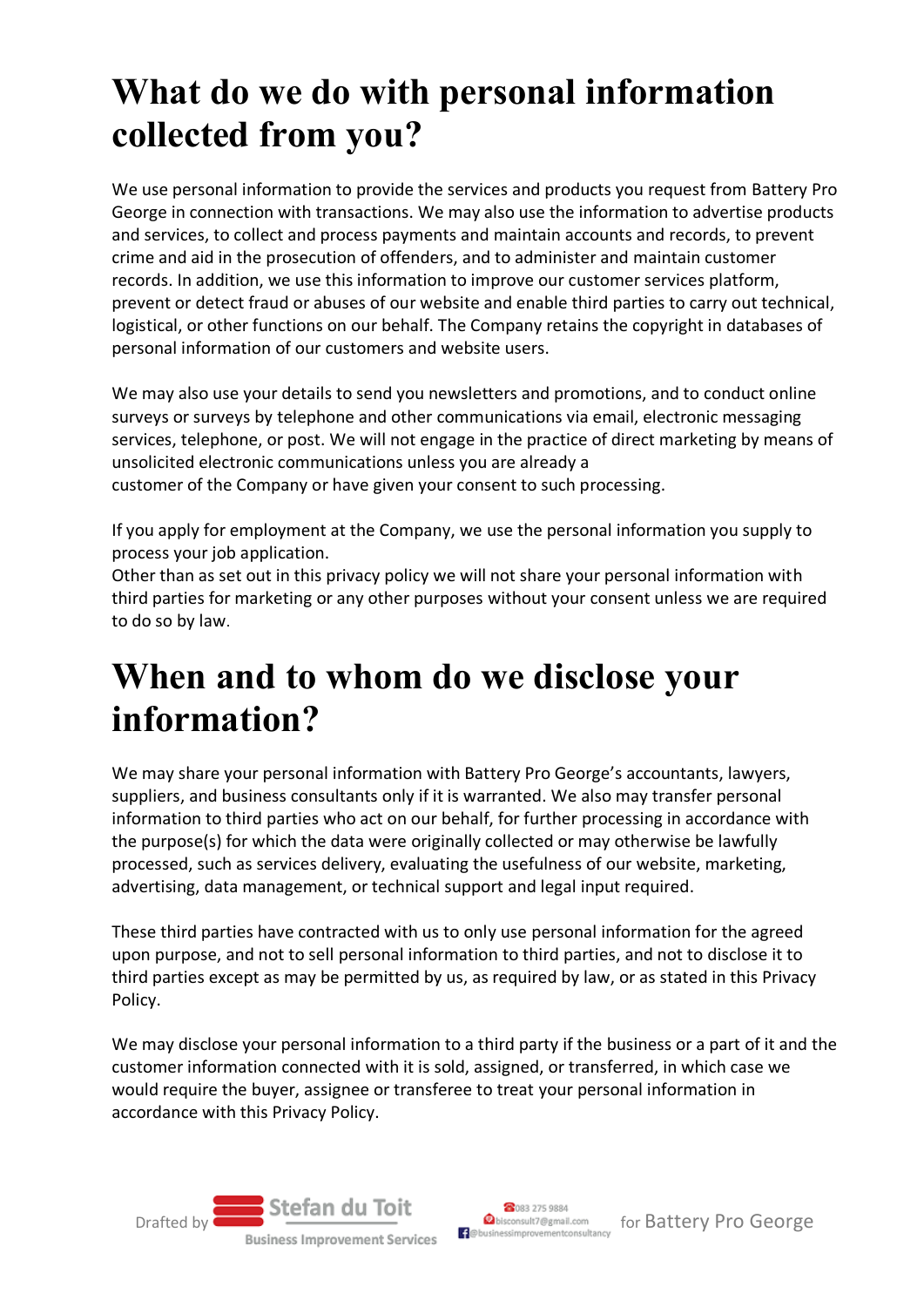Also, we may disclose your personal information to a third party if we are required to do so because of an applicable law, requests from public and government authorities (including court order, subpoena, or governmental regulation), even outside your country of residence; if we need to enforce our terms and conditions; when we believe in good faith that the disclosure is necessary to protect legal rights, the security or integrity of Battery Pro George's website and business activities; to protect your safety or the safety of others; as part of any criminal or other legal investigation or proceeding in your country or in other countries; or to third parties, advisors, and other entities to the extent reasonably necessary for development of or to proceed with the negotiation or completion of a corporate or commercial transaction. Third party service providers have access to personal information needed to perform their functions but may not use it for other purposes. Further, they must process the personal information in accordance with this privacy policy and as permitted by South African data protection legislation.

Your personal information may also be processed, accessed, or stored electronically in countries outside South Africa (such as remote cloud servers). Such countries may offer a different level of protection of personal information. If we transfer your personal information to external companies in other jurisdictions, we will make sure to protect your personal information by applying the level of protection required under applicable data privacy laws.

## **How do we protect your personal information?**

We will only process your personal information when including some or all the following arrangements:

- − We have obtained your prior consent:
	- o all information required will be recorded on our mutual agreements, contracts and correspondence, and your signature(s) will confirm consent.
	- All e-mails and electronic data received from you via our web site and your email address(es) will be deemed to have your consent.
- − The processing is necessary to carry out actions for the conclusion or performance of an agreement and / or contract to which you are a party.
- − The processing is necessary to comply with our legal or regulatory obligations.
- − The processing protects your legitimate interest; and / or
- − The processing is necessary for our legitimate interests or the legitimate interests of a third party to whom the personal information is supplied and does not unduly affect your interests or fundamental rights and freedoms.

Please note that, when processing your personal information on this last basis, we always seek to maintain a balance between our legitimate interests and your privacy. Examples of such "legitimate interests" may include data processing activities performed:

- − To benefit from cost-effective services (e.g. we may opt to use certain processes offered by suppliers to process information).
- To offer our products and services to our customers.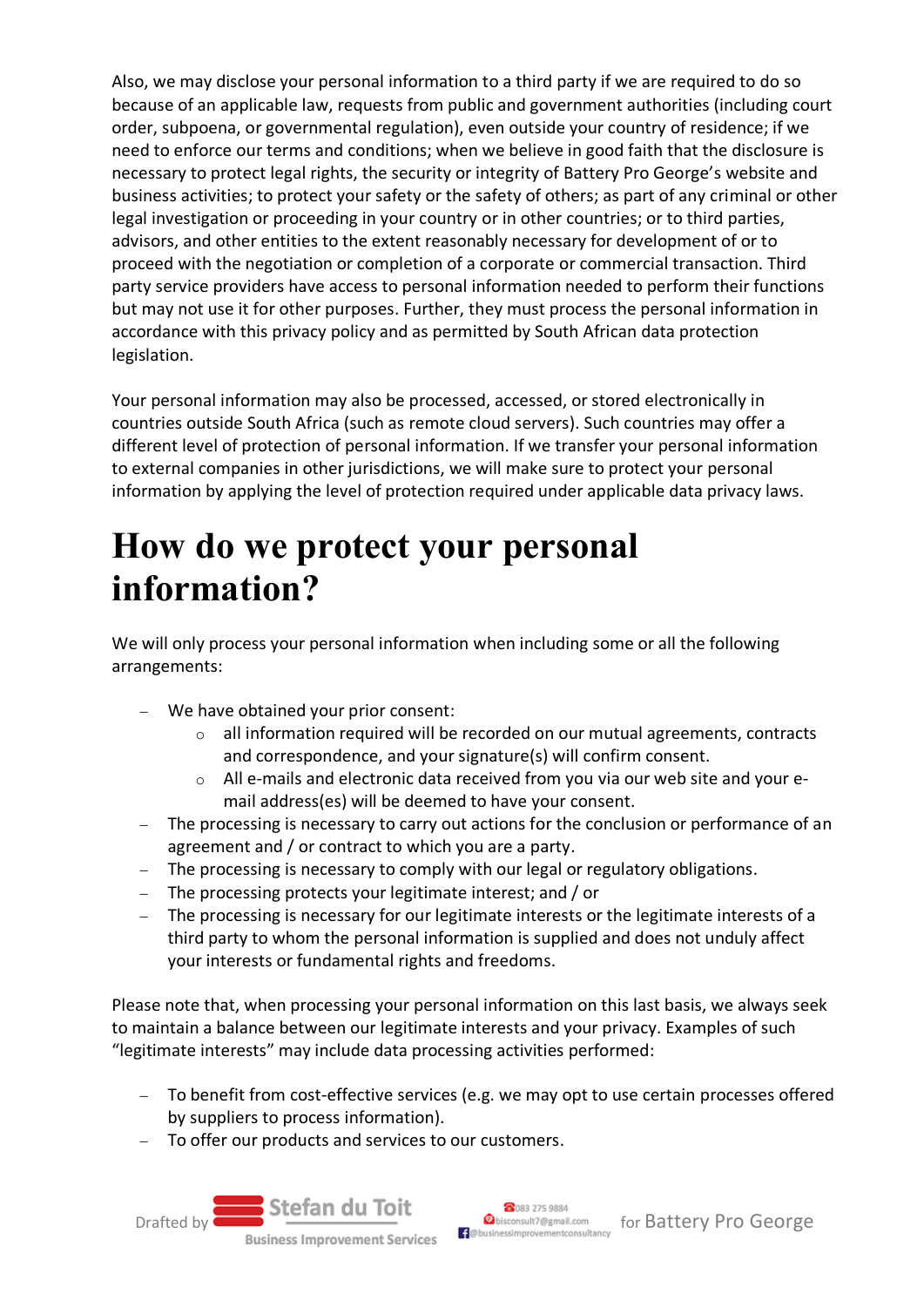- − To prevent fraud or criminal activity, misuses of our products or services as well as the security of our IT systems, architecture, and networks.
- − To sell any part of our business or its assets or to enable the acquisition of all or part of our business or assets by a third party; and
- − To meet our corporate and social responsibility objectives.

We use appropriate technical, administrative, and physical safeguards to protect the information collected through our website and administrative systems against losses and unlawful access. We will continuously investigate and implement safeguards against new risks. Unfortunately, no organization can guarantee the absolute security of information, especially information transmitted over the internet.

Our security procedures mean that we may occasionally request proof of identity before we disclose personal information to you. Customers and website users where necessary, and whether applicable now or in the future undertake not to use any username or passwords relating to any other person.

Moreover, when handling your personal information, we

- − only collect and process personal information, which is adequate, relevant, and not excessive, as required to meet the above purposes; and
- − ensure that your personal information remains up to date and accurate.

For the latter, we may request you to confirm the personal information we hold about you. You are also invited to spontaneously inform us whenever there is a change in your personal circumstances so we can ensure your personal information is kept up to date.

#### **Notification of security compromises**

We will notify you and the Information Regulator in writing promptly - should your personal information be accessed illegally (breached) unless the identity of the data subject cannot be established; considering the legitimate needs of law enforcement or any measures reasonably necessary to determine the scope of the compromise and to restore the integrity of the responsible party's information system. This notification will include sufficient information to allow you to take preventative measures against potential consequences of the compromise.

We may only delay notification of the data subject if a public body responsible for the prevention, detection or investigation of offenses or the Information Regulator determines that notification will impede a criminal investigation by the public body concerned and it will be in writing and communicated to the data subject in a prescribed manner.

- − A description of the possible consequences of the security compromise.
- − A description of the measures that we, responsible party, intends to take or has taken to address the security compromise.
- − A recommendation about the measures to be taken by the data subject to mitigate the possible adverse effects of the security compromise.
- − If known to the responsible party, the identity of the unauthorized person who may have accessed or acquired the personal information.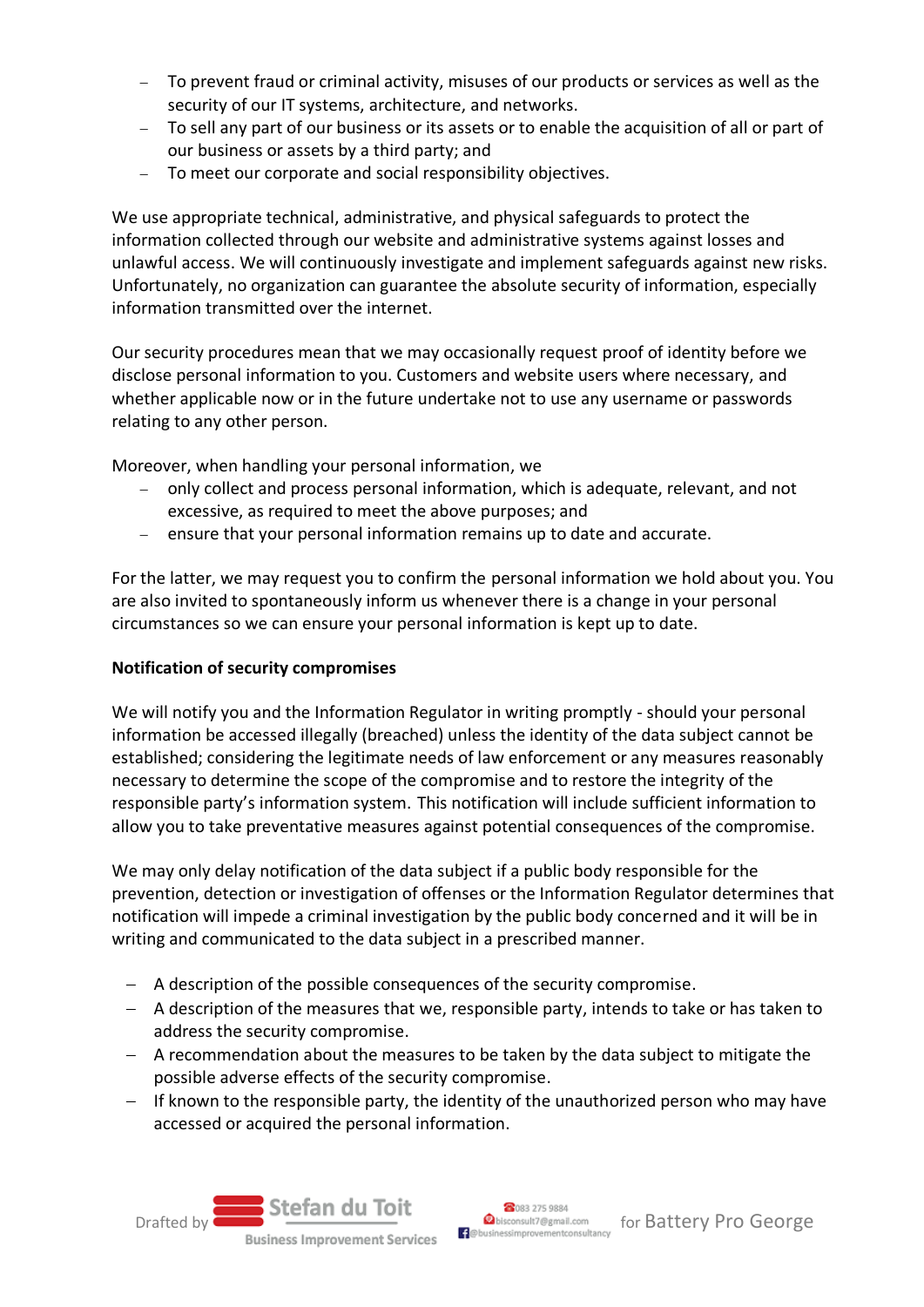The Information Regulator may direct a responsible party to publicize, in any manner specified, the fact of any compromise to the integrity or confidentiality of personal information, if the Information Regulator has reasonable grounds to believe that such publicity would protect a data subject who may be affected by the compromise.

An operator / data processor is not required to notify the Information Regulator or data subjects where there are reasonable grounds to believe that there has been a data breach. It must, however, notify the responsible party/data controller of the suspected data breach.

### **Who has access to your personal information and to whom are they transferred?**

We will not sell, share, or otherwise transfer your personal information to third parties other than those indicated in this Privacy Policy.

During our activities and for the same purposes as those listed in this Privacy Policy, your personal information can be accessed by or transferred on a strictly need-to-know basis to the following categories or recipients:

- − Our personnel.
- − Our independent agents or brokers (if any).
- − Our suppliers and services providers that provide services and products to us.
- − Our IT systems providers, cloud service providers, database providers and consultants.
- − Our business partners who offer products or services jointly with us or with our subsidiaries or affiliates.
- − Any third party to whom we assign, cede, or novate any of our rights or obligations.
- − Our advisors and external lawyers; and
- − Any national and/or international regulatory, enforcement, public body, or court where we are required to do so by applicable law or regulation or at their request.

The above third parties are contractually obliged to protect the confidentiality and security of your personal information, in compliance with applicable law.

We sometimes might work with affiliates and other trusted partners and service providers located outside of your country of domicile. The personal information we collect from you may therefore also be processed, accessed, stored in, or transferred to a country outside South Africa, which may not offer a level of protection of personal information which is substantially like the protections as may be enjoyed in your country of domicile.

If we transfer your personal information to any third party, we will do so in accordance with data protection laws applicable.

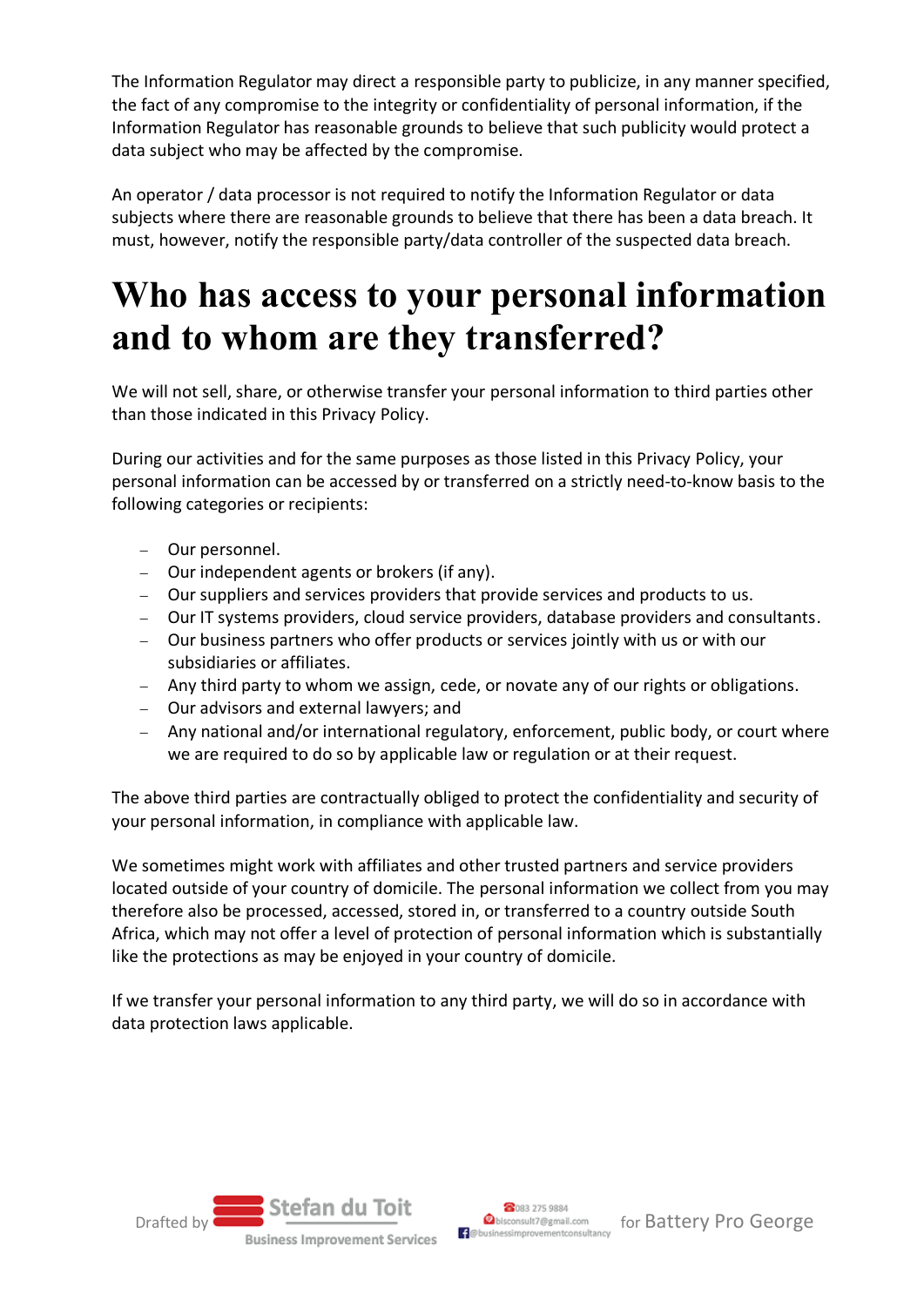## **How do we deal with information from individuals under the age of 13?**

Our website and administrative system are not directed at children, and we do not knowingly collect any information of individuals under the age of 13 other than the information you might offer voluntarily.

# **How long do we store personal information?**

We will only retain your personal information for as long as necessary to fulfil the purpose for which they were collected or to comply with legal or regulatory requirements. Thereafter it will be removed from our systems and files. Once removed these records will be destroyed to prevent the intelligent re-constructing of records for illegal access.

### **What are your rights and how can you exercise them?**

Whenever we process personal information, we take reasonable steps to keep your personal information accurate and up to date for the purposes for which they were collected. We will provide you with the ability to exercise the following rights under the conditions and within the limits set forth in the law.

If you wish to contact us regarding the use of your personal information or want to object in whole or in part to the processing of your personal information, please **contact us** at [george@batterypro.co.za,](mailto:george@batterypro.co.za) or telephone number 083 320 3288, or at Battery Pro George, 27 Albert Street, George, 6529.

You may exercise the following rights:

- − To object to us processing the information (- [Form 1](https://www.justice.gov.za/inforeg/legal/20181214-gg42110-rg10897-gon1383-POPIregister.pdf) on p.12 of POPIA Regulation, 2018).
- − To access the information and correct it (- [Form 2](https://www.justice.gov.za/inforeg/legal/20181214-gg42110-rg10897-gon1383-POPIregister.pdf) on p.14 POPIA Regulation, 2018).
- − To complain to the Information Regulator (- [Form 3](https://www.justice.gov.za/inforeg/legal/20181214-gg42110-rg10897-gon1383-POPIregister.pdf) on p.20 POPIA Regulation, 2018).
- − To access your personal information as processed by us and, if you believe that any information relating to you is incorrect, obsolete, or incomplete, to request its correction or updating.
- − To request the erasure of your personal information or the restriction thereof to specific categories of processing.
- − To withdraw your consent at any time, without affecting the lawfulness of the processing before such withdrawal.
- − To object to a channel of communication used for direct marketing purposes; and
- − To request portability, where applicable, of your personal information i.e., that the personal information you have provided to us, are returned to you, or transferred to the person of your choice, in a structured, commonly used, and machine-readable format.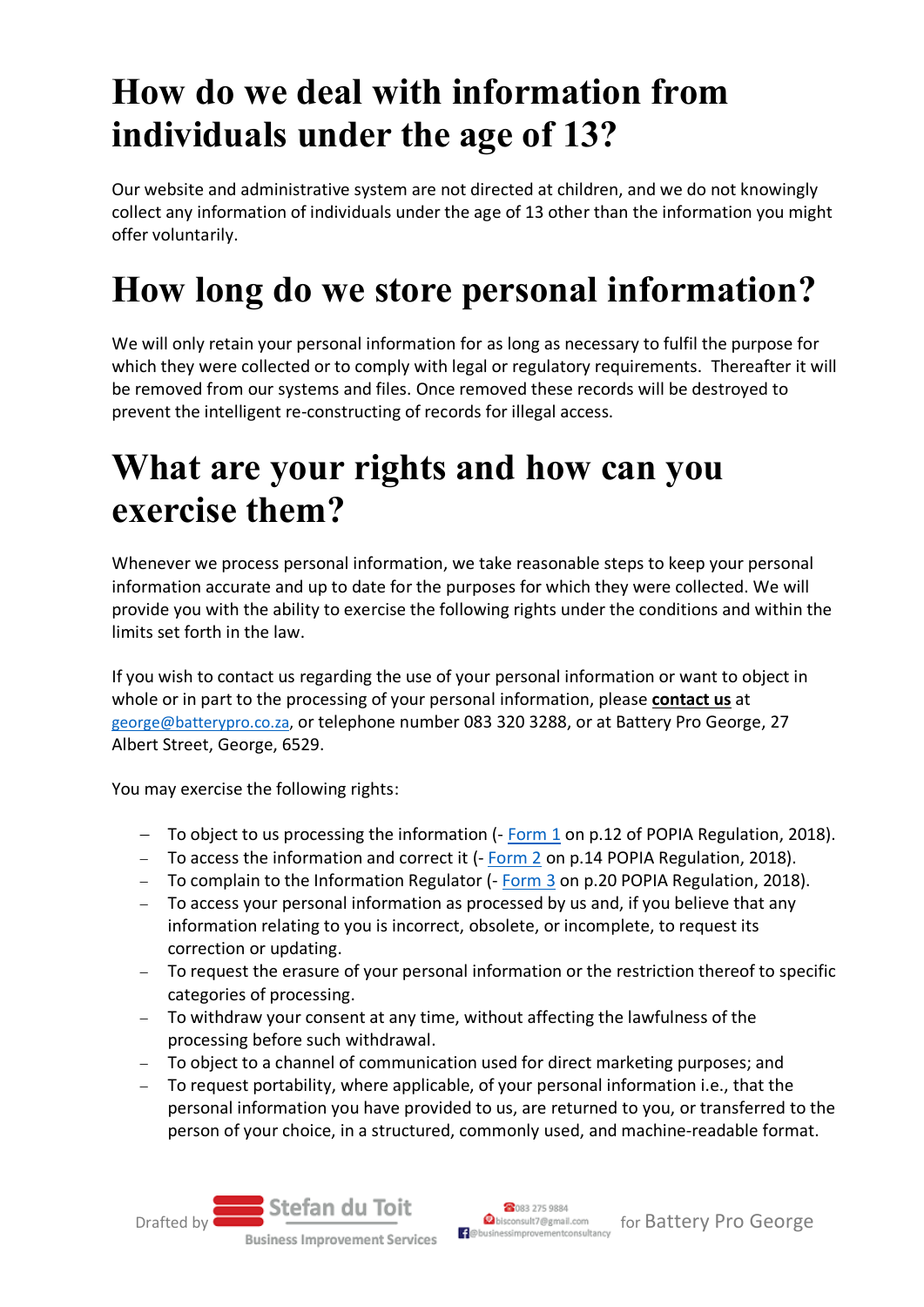To facilitate the most efficient answer, please provide the following information:

- − Name of the website you are referring to.
- − Your relationship and interaction with us.
- − The description of the information you would like to receive from us.

### **How will you be informed of the changes to our Privacy Notice?**

Any future changes or additions to the processing of your personal information as described in this Privacy Policy will be published on our web site.

## **What is a cookie?**

Cookies are small text files that are sent to your computer when you visit a website. Cookies on any Battery Pro George web sites do lots of different jobs, like letting you navigate between pages efficiently, storing your preferences and generally improving your experience of a website.

We can store cookies on your machine if they are essential to the operation of this site, but that for all others we need your permission to do so.

Battery Pro George sites may use some non-essential cookies. We do not do this to track individual users or to identify them, but to gain useful knowledge about how the sites are used so that we can keep improving them for our users. Without the knowledge we gain from the systems that use these cookies we would not be able to provide the service we do.

- − The types of cookies we may use:
	- $\circ$  If you decide to set the language, font-size or specific version of the site (e.g. high-contrast), we use "user interface customization cookies". Once set, you do not need to specify your preferences again on another visit to the site.
	- $\circ$  If you use parts of the site that require registration to access content, we might place an "authentication cookie" on your computer. This allows you to leave and return to these parts of the site without re-authenticating yourself.
	- $\circ$  If you have Adobe Flash installed on your computer (most computers do) and you use video players, we may store a "flash cookie" on your computer. These cookies are used to store data needed to play back video or audio content and store the user's preferences.
	- $\circ$  We like to understand how visitors use our websites by using web analytics services. They count the number of visitors and tell us things about the visitors' behaviour overall – such as identifying the search engine keywords that lead the user to the site, the typical length of stay on the site or the average number of pages a user view. For this purpose, we may place a "first party analytics cookie" on your computer.